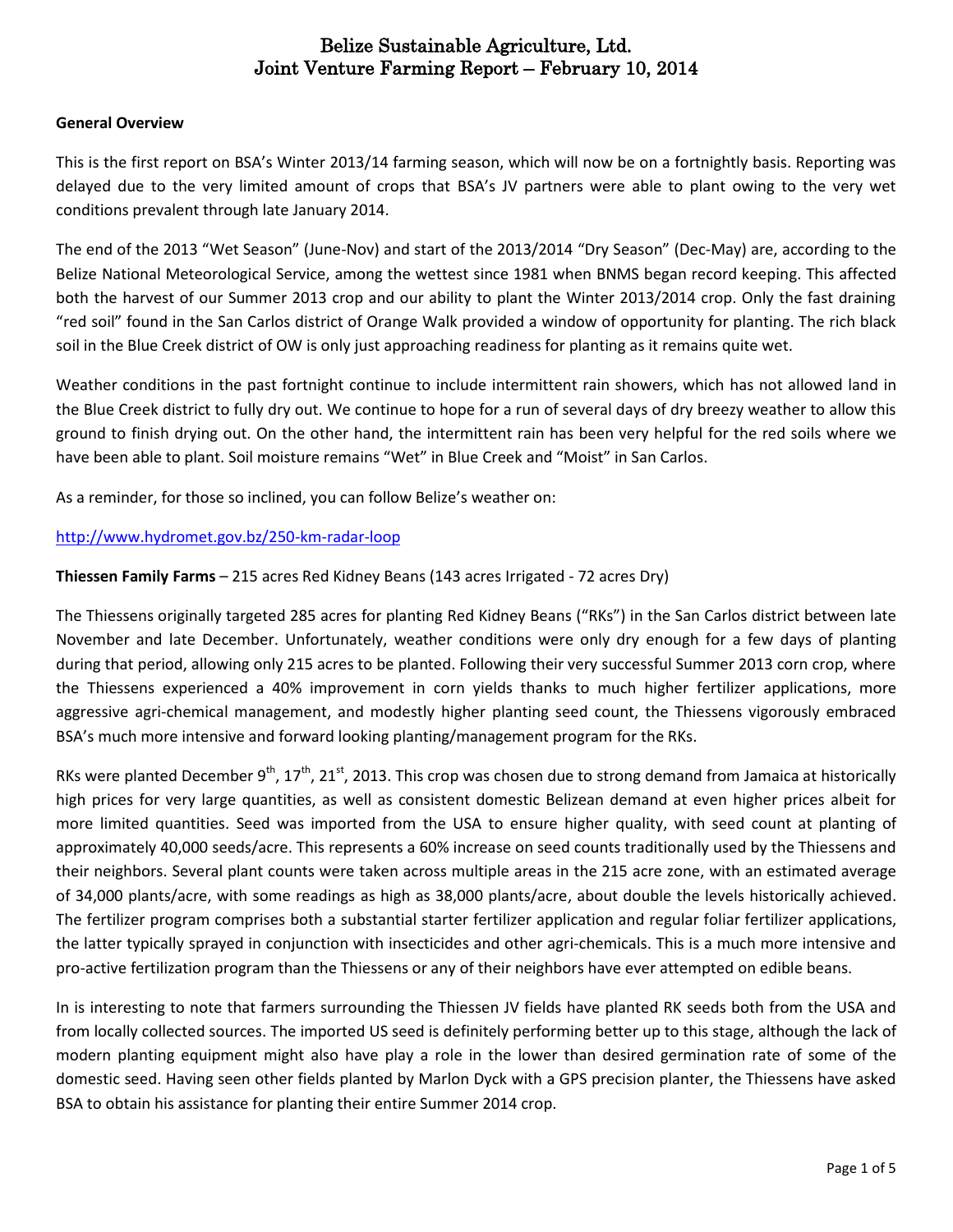As of February 7<sup>th</sup>, the Thiessen RKs are looking very good indeed, and the harvest is projected to start on February 17<sup>th</sup>, although this can change subject to weather.



Thiessen RK Beans (Feb 7, 2014)



Thiessen RK Beans - Zoom on Pods (Feb 5, 2014)



Thiessen RK Beans - Irrigation (Feb 7, 2014)

## Preliminary Yield Estimates for Thiessen RK Beans

We sampled 10 plants across various parts of the fields, and found an average of 17.5 pods per plant, with 3.4 "good" beans per pod. Using a 34,000 plant/acre count, the theoretical yield would be 34,000 x 17.5 x 3.4 = 2,023,000 beans/acre. Using an average of 700 beans/lb, we would project a yield of 2,890lbs/acre. As this would represent an increase of over 150% from historic levels, we are not quite ready to forecast quite such a dramatic yield improvement.

**Yield Estimate (Feb 7, 2014) for Thiessen RKs: 1,600 to 2,400 lbs/acre** 



Thiessen RK Beans - Pod count (Feb 7, 2014)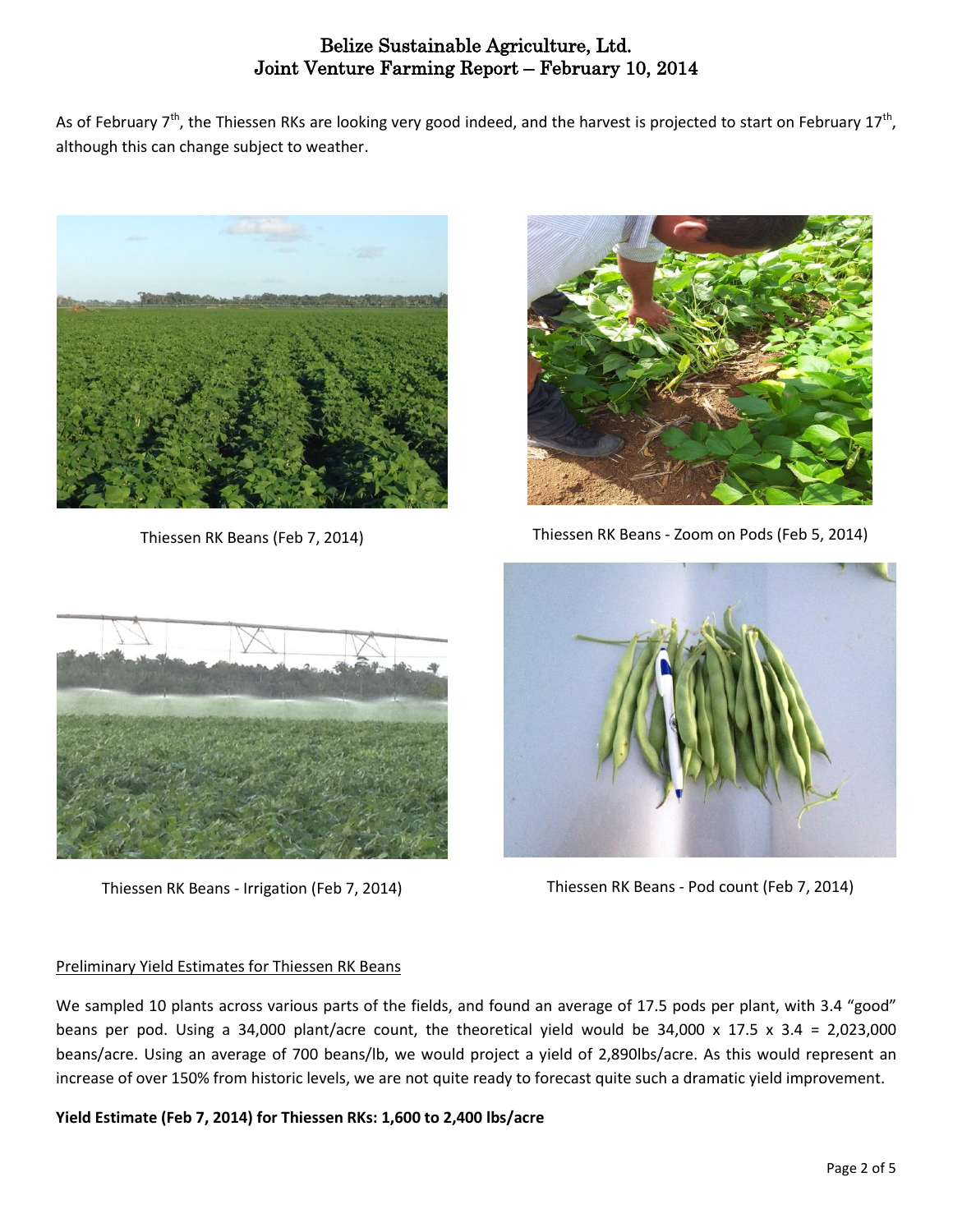**Neufeld Family Farms** – 446 acres: 210 acres Blackeyed Beans (0 % Irrigated); 236 acres Rice (100 % Irrigated)

Jacob Neufeld is scheduled to farm some 446 acres of black soil in the San Felipe and Blue Creek Districts of Orange Walk. As of February 7, 2014, all of the fields have been "burned down", but the soil remains too wet to be prepared or planted. The deadline for planting the Blackeyed Beans is February  $15<sup>th</sup>$ , as beans must be harvested during dry conditions, and a 75 day crop like BEBs should not be planned for harvest after May 1 when Wet Season rains can resume. Rice has more flexibility, as it can be harvested under wetter conditions, and the rice fields are not currently scheduled for a summer crop.

The next report will be able to confirm whether the BEBs have been planted or abandoned, as well as what the expected timetable is for planting the rice crop.



Jacob Neufeld Rice Field (Feb 7, 2014).



Jacob Neufeld Rice Field (Feb 7, 2014)

As can be seen in the pictures above a burn down has been applied. We are waiting for this ground to dry up for land preparation. In the second picture drainage ruts have been made to assist draining. We would ideally have liked to have completed rice planting by mid-late January but due to weather nothing has been planted so far.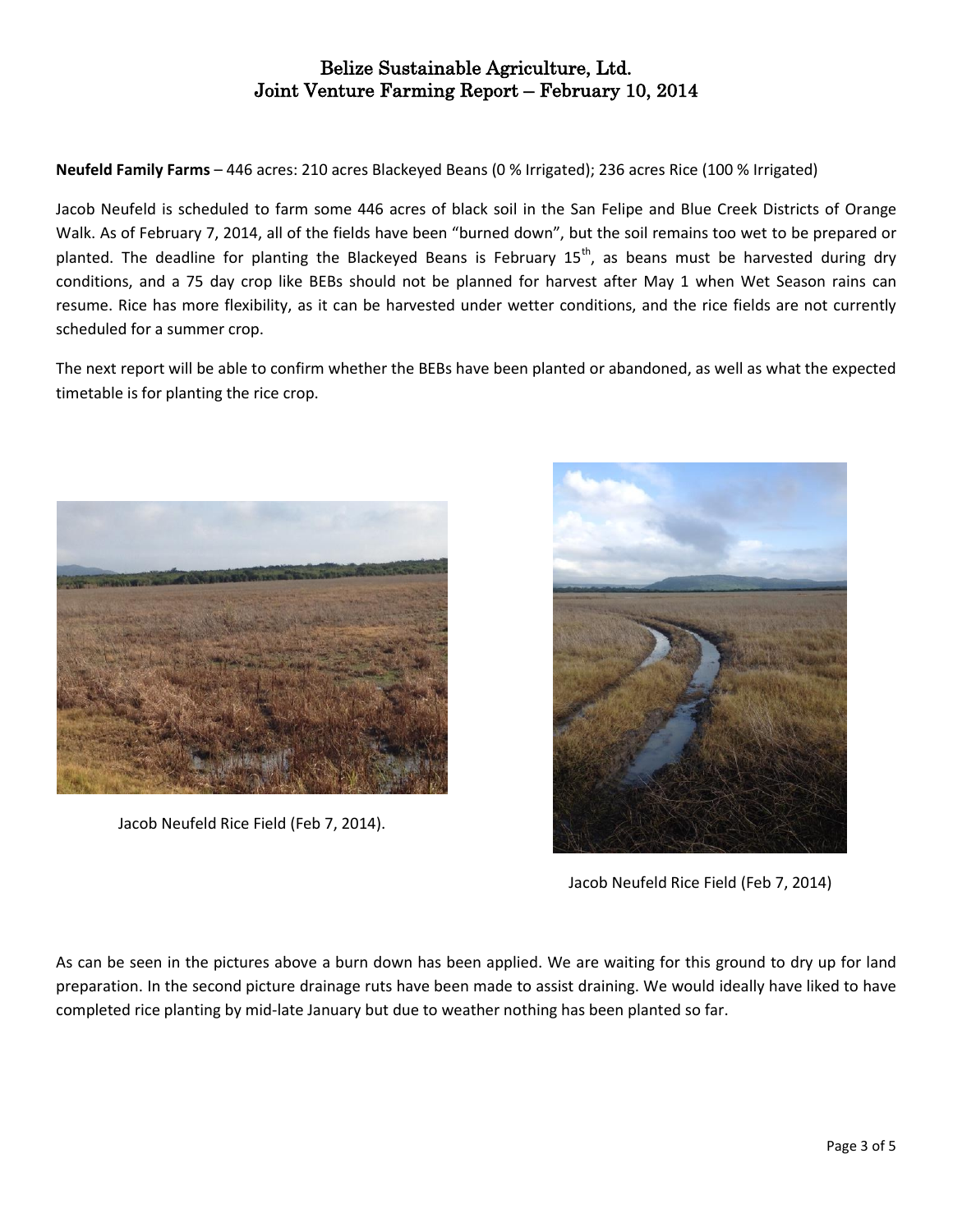**Marlon Dyck** - 500 acres: 420 acres Rice (100% Irrigated); 80 acres Sorghum (0% Irrigated)

Marlon is a young yet already highly experienced farmer who has the strongest grasp of modern "Precision Farming" technologies within the Orange Walk farming communities. He has also produced record rice crops in Belize, with yields regularly reaching 4mt/acre.

Marlon's 420 acres scheduled for rice are located close to Jacob Neufeld's rice fields and are in a similar condition; as with Jacob, Marlon has been waiting for dryer weather to finish working his land and planting his rice.

The 80 acres scheduled for Sorghum have now been abandoned for this Winter 2013/2014 season. The deadline for planting Sorghum, a 120 day crop, is mid/late January, especially on non-irrigated ground.

#### **Summary and Conclusion**

We continue to be very pleased with how the Thiessen RKs have progressed, and with the entire Thiessen relationship. We look forward to a successful Winter 2013/2014 season and to the prospects of substantially increasing our JV acreage with the Thiessens during the Summer 2014 season. We are greatly encouraged by their preliminary yield estimates, although we are wary of forecasting increases beyond 100% above historical levels, which would already be a phenomenal achievement.

We are on standby for our remaining fields. We feel confident that we will be able to plant the 656 acres of rice, and that the economics of the crop will be very favorable. We are becoming worried as to the BEBs with Jacob Neufeld. The next week's weather will be determining. For the record, we abandoned some 400 acres scheduled for planting with Pete Dyck as his black soil located in the western part of the Blue Creek district was so waterlogged it was clear by early January that it would not be ready for planting this season. Thus of the approximately 1,600 acres we had scheduled for JV planting in the Winter 2013/2014 season, we will probably only plant some 900 acres. However we expect excellent economics from these acres, so these season should still show a very nice profit (subject, as always, to weather!)

Prices for RKs remain very firm, with Jamaican buyers offering BZD 1.60/lb (FOB farm gate) for container (20mt) quantities, and Belizean wholesalers and markets offering BZD 2.50/lb for 100lb bags. This would generate BZD 4,000/acre assuming mid-range yields and prices, versus production costs of BZD 800-1,000/acre.

Prices for rice remain highly attractive; with "paddy rice" being bid at BZD 0.32-0.40 (FOB farm gate) and "polished rice" being bid at BZD 0.80/lb (CIF Wholesale); the latter market is for limited quantities sold in the Belizean domestic market. These prices would generate BZD 2,500/acre (paddy) and BZD 4,000/acre (polished) assuming mid-range yields and prices, versus production costs of BZD 1,200-1,400/acre (paddy) and BZD 2,200 to BZD 2,500/acre (polished).

Thanks.

Ruben Froese